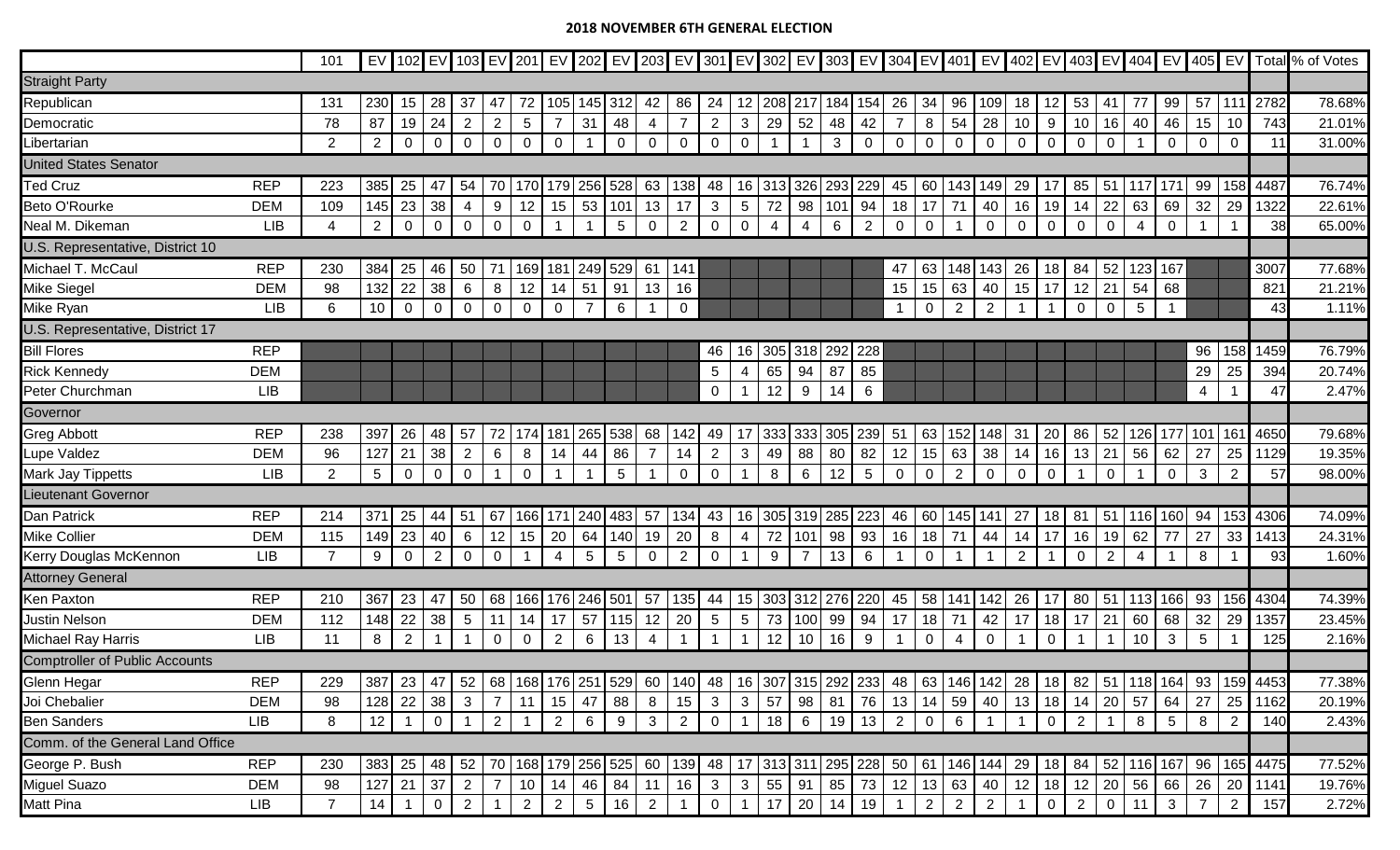## **2018 NOVEMBER 6TH GENERAL ELECTION**

|                                          |            | 101 |          |                |                                                                                                                                  |                 |                 |                 |                |         |             |                |                |                 |                |                 |             |       |                    |                         |                 |              |                |                             |                 |                |                |                |                 |                   |                |                                                                                                                | EV 102 EV 103 EV 201 EV 202 EV 203 EV 301 EV 301 EV 302 EV 303 EV 304 EV 401 EV 402 EV 403 EV 404 EV 405 EV Total % of Votes |
|------------------------------------------|------------|-----|----------|----------------|----------------------------------------------------------------------------------------------------------------------------------|-----------------|-----------------|-----------------|----------------|---------|-------------|----------------|----------------|-----------------|----------------|-----------------|-------------|-------|--------------------|-------------------------|-----------------|--------------|----------------|-----------------------------|-----------------|----------------|----------------|----------------|-----------------|-------------------|----------------|----------------------------------------------------------------------------------------------------------------|------------------------------------------------------------------------------------------------------------------------------|
| <b>Commissioner of Agriculture</b>       |            |     |          |                |                                                                                                                                  |                 |                 |                 |                |         |             |                |                |                 |                |                 |             |       |                    |                         |                 |              |                |                             |                 |                |                |                |                 |                   |                |                                                                                                                |                                                                                                                              |
| Sid Miller                               | <b>REP</b> | 217 | 373      | 25             | 47                                                                                                                               | 48              | 68              | 161             | 174            |         | 245 509     |                | 55 134         | 46              | 17             |                 | 305 310 286 |       | 228                | 43                      | 57              | 1441         | 141            | 27                          |                 | 79             | 52             | 118 I          | 164             | 89                | 152            | 4331                                                                                                           | 75.39%                                                                                                                       |
| Kim Olsen                                | <b>DEM</b> | 108 | 140      | 21             | 37                                                                                                                               | $5\phantom{.0}$ | 10              | 16              | 20             | 51      | 109         | 15             | 19             | $5\phantom{.0}$ | 3 <sup>1</sup> | 62              | 101         | 92    | $85$ 20            |                         | 17              | 67           | 43             | 16                          | 19              | 16             | 20             | 57             | 71              | 34                | 29             | 1308                                                                                                           | 22.77%                                                                                                                       |
| <b>Richard Carpenter</b>                 | <b>LIB</b> | 8   | 8        |                | $\mathbf 0$                                                                                                                      | 2               | $\mathbf 0$     | $\overline{2}$  | $\mathbf 0$    | 9       | 6           |                | $\mathbf 0$    | $\mathbf 0$     |                | 15              | -7          | 16    | 9                  |                         |                 | 2            | $\mathbf 0$    |                             | $\mathbf 0$     |                |                | 5 <sup>5</sup> |                 | 5                 | 3              | 106                                                                                                            | 1.85%                                                                                                                        |
| <b>Railroad Commissioner</b>             |            |     |          |                |                                                                                                                                  |                 |                 |                 |                |         |             |                |                |                 |                |                 |             |       |                    |                         |                 |              |                |                             |                 |                |                |                |                 |                   |                |                                                                                                                |                                                                                                                              |
| Christi Craddick                         | <b>REP</b> | 222 | 368      | 24             | 47                                                                                                                               | 49              | 67              | 163             | 176            | 246 517 |             | 57             | 133            | 46              | 16             | 301             | 311         | 281   |                    | 44                      | 54              | 140          | 142            | 28                          | 18              | 80             | 52             | 116 <b>I</b>   | 164             | 93                | 160            | 4339                                                                                                           | 75.79%                                                                                                                       |
| Roman McAllen                            | <b>DEM</b> | 99  | 132      | 21             | 35                                                                                                                               | $\mathbf{3}$    | 10              | 11              | 18             | 48      | 91          | 12             | 17             | 4               | 3 <sup>7</sup> | 59              | 98          | 90    | 81                 | 16                      | 17              | 63           | 40             | 14                          | 18              | 16             | 20             | 61             | 67              | 25                | 22             | 1211                                                                                                           | 21.15%                                                                                                                       |
| Mike Wright                              | <b>LIB</b> | 13  | 18       | $\overline{2}$ |                                                                                                                                  | $\mathbf{3}$    |                 | $\mathbf{3}$    | 2              | 11      | 12          |                | $\mathbf{3}$   | $\mathbf 0$     | 2 <sup>1</sup> | 17              | 12          | 18    | 17                 |                         |                 |              |                | $\mathbf 0$                 | $\mathbf 0$     |                | $\overline{2}$ | 5 <sup>5</sup> | $5\phantom{.0}$ | 10                | 3              | 175                                                                                                            | 3.06%                                                                                                                        |
| Justice, Supreme Court, Pl. 2            |            |     |          |                |                                                                                                                                  |                 |                 |                 |                |         |             |                |                |                 |                |                 |             |       |                    |                         |                 |              |                |                             |                 |                |                |                |                 |                   |                |                                                                                                                |                                                                                                                              |
| Jimmy Blacklock                          | <b>REP</b> | 225 | 375      | 23             | 45                                                                                                                               | -51             | 68              | 167             | 181            | 249     | 521         |                | 55   133       | 46              | 16             | 309             | 317         | 292   | 231                | 43                      | 59              | 143          | 139            | 27                          | 19              | 79             | 53             | 122            | 166             | 98                | 159            | 4411                                                                                                           | 77.58%                                                                                                                       |
| <b>Steven Kirkland</b>                   | <b>DEM</b> | 104 | 141      | 23             | $ 39\rangle$                                                                                                                     | $\overline{4}$  | 8               | 10 <sup>1</sup> | 14             | 56      | 96          | $15$ 17        |                | $5\overline{5}$ | 4 <sup>1</sup> | 64              | 97          | 97    | 90                 | 17                      | 15              | 67 41        |                | 16                          | 17 <sup>1</sup> | 17             | 19             | 58             | 68              | 29                | 27             | 1275                                                                                                           | 22.42%                                                                                                                       |
| Justice, Supreme Court, Pl. 4            |            |     |          |                |                                                                                                                                  |                 |                 |                 |                |         |             |                |                |                 |                |                 |             |       |                    |                         |                 |              |                |                             |                 |                |                |                |                 |                   |                |                                                                                                                |                                                                                                                              |
| John Devine                              | <b>REP</b> | 226 | 376      | 23             | 46                                                                                                                               | -51             | 67              | 166             | 181            |         | 254 523     |                | 56   136       | 46              |                |                 |             |       | 16 312 317 295 235 | 44                      | 58              | 145   141    |                | 27                          | 18              | 82             | 52             |                |                 | 97                | 159            | 444 <sup>2</sup>                                                                                               | 78.20%                                                                                                                       |
| R.K. Sandill                             | <b>DEM</b> | 102 | 137      | 23             | $\sqrt{37}$                                                                                                                      | $\overline{4}$  | 8               | 11              | 13             | 50      | 95          | 13             | 16             | $5\overline{5}$ | 4              | 64              | 96          | 94    | 85                 | 16                      | 17              | 64           | 39             | 15                          | 18              | 14             | 21             | 57             | 65              | 29                | 26             | 1238                                                                                                           | 21.80%                                                                                                                       |
| Justice, Supreme Court, Pl. 6            |            |     |          |                |                                                                                                                                  |                 |                 |                 |                |         |             |                |                |                 |                |                 |             |       |                    |                         |                 |              |                |                             |                 |                |                |                |                 |                   |                |                                                                                                                |                                                                                                                              |
| Jeff Brown                               | <b>REP</b> | 221 | 375      | 24             | 48                                                                                                                               | -51             | 67              | 1661            | 178            | 248 522 |             |                | 57 134         | 47              | 16             |                 | 315 319 303 |       | 237                | 46                      | 59              | 148          | 140            | 26                          | 18              | 84             | 53             | 120            | 1681            | 94                | 160            | 4444                                                                                                           | 78.18%                                                                                                                       |
| Kathy Cheng                              | <b>DEM</b> | 108 | 135      | 23             | 37                                                                                                                               | $\overline{4}$  | 10              | 10 <sup>1</sup> | 16             |         | 53 94       | 11             | 18             | $\overline{4}$  | $4 \mid$       | 63              | 96          | 88    | 85                 | 15                      | 16              | $62 \mid 41$ |                | 16                          | 18              | 12             | 18             | 60             | 65              | 32                | 26             | 1240                                                                                                           | 21.82%                                                                                                                       |
| Presiding Judge, Ct. of Criminal Appeals |            |     |          |                |                                                                                                                                  |                 |                 |                 |                |         |             |                |                |                 |                |                 |             |       |                    |                         |                 |              |                |                             |                 |                |                |                |                 |                   |                |                                                                                                                |                                                                                                                              |
| Sharon Keller                            | <b>REP</b> | 218 | 374      | 23             |                                                                                                                                  | 53              | 69              |                 | 181            |         | 524         | 55             | 135            | 45              | 16             | 30 <sup>′</sup> | 309         | 288   | 226                | 45                      | 60              |              | 139            | 26                          | 18              | 83             | 52             |                | 164             | 93                | 160            | 4377                                                                                                           | 76.78%                                                                                                                       |
| Maria T. Jackson                         | <b>DEM</b> | 106 | 133      | 22             | 35                                                                                                                               | $\overline{2}$  | $\overline{7}$  | 12              | 14             | 51      | 91          | 11             | 17             | $\overline{4}$  | 3 <sup>1</sup> | 61              | 95          | 87    | 84                 | 15                      | 14              | 64           | 41             | 15                          | 18              | 13             | 19             | 59             | 66              | 28                | 24             | 1211                                                                                                           | 21.24%                                                                                                                       |
| William Bryan Strange III                | <b>LIB</b> | 6   | 8        |                | $\overline{2}$                                                                                                                   | $\overline{0}$  | $\mathbf{3}$    | $\overline{2}$  | $\overline{0}$ | 4       | 6           | $\mathbf{3}$   | $\overline{1}$ |                 |                | 17              | 10          | 14    | 12                 | $\overline{\mathbf{1}}$ |                 | 3            | $\overline{0}$ |                             | $\mathbf 0$     | $\overline{0}$ | $\overline{2}$ | 3              | 3               | 6                 | $\overline{2}$ | 113                                                                                                            | 1.98%                                                                                                                        |
| Judge, Ct. of Criminal Appeals, Pl. 7    |            |     |          |                |                                                                                                                                  |                 |                 |                 |                |         |             |                |                |                 |                |                 |             |       |                    |                         |                 |              |                |                             |                 |                |                |                |                 |                   |                |                                                                                                                |                                                                                                                              |
| <b>Barbara Parker Hervey</b>             | <b>REP</b> | 225 | 382      | 23             | 46                                                                                                                               | -51             | 70              | 1631            | 179            | 255 521 |             |                | 59 136         | 46              |                | 16 314          | 315 296     |       | 236                | 45                      | 60              | 145 140      |                | 27                          | 18              | 82             | 52             | 1201           | 167             | 99                | 161            | 4449                                                                                                           | 78.56%                                                                                                                       |
| Ramona Franklin                          | <b>DEM</b> | 103 | 128      | 23             | 38                                                                                                                               | $\overline{4}$  | 8               | 12              | 15             | 50      | 93          | 10             | 15             | 4               | 4              | 62              | 97          | 91    | 84                 | 15                      | 14              | 64           | 40             | 15                          | 18              | 14             | 19             | 59             | 63              | 28                | 24             | 1214                                                                                                           | 21.44%                                                                                                                       |
| Judge, Ct. of Criminal Appeals, Pl. 8    |            |     |          |                |                                                                                                                                  |                 |                 |                 |                |         |             |                |                |                 |                |                 |             |       |                    |                         |                 |              |                |                             |                 |                |                |                |                 |                   |                |                                                                                                                |                                                                                                                              |
| Michelle Slaughter                       | <b>REP</b> | 236 | 385      | 25             | 49                                                                                                                               | 52              | 69              | 164             | 183            |         | 269 530     | 61             | 135            | 47              | 16             | 312             | 322         | 301   | 240                | 47                      | 62              | 151 144      |                | 29                          | 18              | 83             | 53             | 131            |                 | 100 163           |                | 4554                                                                                                           | 89.73%                                                                                                                       |
| Mark Ash                                 | LIB        | 50  | 69       | $\overline{4}$ | $\overline{7}$                                                                                                                   | $\overline{2}$  | $6\overline{6}$ | $\overline{7}$  | $\mathbf{3}$   | 13      | 48          | $\overline{4}$ | 11             | $\overline{2}$  |                | 29              | 44          | 45    | 45                 | 6                       | $5\phantom{.0}$ | $18$ 10      |                | $5\phantom{.0}$             | 8               | $\overline{4}$ | 4              | 22             | 19              | 13                | 17             | 521                                                                                                            | 10.27%                                                                                                                       |
| State Representative, Dist. 17           |            |     |          |                |                                                                                                                                  |                 |                 |                 |                |         |             |                |                |                 |                |                 |             |       |                    |                         |                 |              |                |                             |                 |                |                |                |                 |                   |                |                                                                                                                |                                                                                                                              |
| John P. Cyrier                           | <b>REP</b> | 234 | 390      | 26             | 48   50   70   171   183   257   532   58   138   47   16   315   320   300   235   48   60   141   143   27                     |                 |                 |                 |                |         |             |                |                |                 |                |                 |             |       |                    |                         |                 |              |                |                             | 19              | 83             |                |                |                 |                   |                | 53   123   169   99   155   4510                                                                               | 78.60%                                                                                                                       |
| Michelle Ryan                            | <b>DEM</b> | 100 |          |                |                                                                                                                                  |                 |                 |                 |                |         |             |                |                |                 |                |                 |             |       |                    |                         |                 |              |                |                             |                 |                |                |                |                 |                   |                | 127  21  37  5  9  9  13  49  90  12  17  4  4  68  99  90  85  16  16  69  40  16  18  13  21  59  65  30  26 | 21.40%                                                                                                                       |
| Justice, 3rd Ct. of Appeals Dist., Pl. 2 |            |     |          |                |                                                                                                                                  |                 |                 |                 |                |         |             |                |                |                 |                |                 |             |       |                    |                         |                 |              |                |                             |                 |                |                |                |                 |                   |                |                                                                                                                |                                                                                                                              |
| Cindy Olson Bourland                     | <b>REP</b> | 222 | $375$ 23 |                | 45   51   69   163   177   254   524   56   135   46   16   308   317   292   236   46   60   143   142   28                     |                 |                 |                 |                |         |             |                |                |                 |                |                 |             |       |                    |                         |                 |              |                |                             |                 | 18 80          |                |                |                 |                   |                | 52   123   165   99   159   4424                                                                               | 78.25%                                                                                                                       |
| <b>Edward Smith</b>                      | <b>DEM</b> | 104 |          |                | 133   23   37   3                                                                                                                |                 | 8 <sup>1</sup>  | $15$ 17         |                |         | 48 91 12 15 |                |                | $\overline{4}$  | 4              | 66              | 95   95     |       |                    | 83 15 14 64 40          |                 |              |                | 15   18   16   20   58   67 |                 |                |                |                |                 | $27 \mid 23 \mid$ |                | 1230                                                                                                           | 21.75%                                                                                                                       |
| Justice, 3rd Ct. of Appeals Dist., Pl. 3 |            |     |          |                |                                                                                                                                  |                 |                 |                 |                |         |             |                |                |                 |                |                 |             |       |                    |                         |                 |              |                |                             |                 |                |                |                |                 |                   |                |                                                                                                                |                                                                                                                              |
| <b>Scott Field</b>                       | <b>REP</b> | 223 |          |                | 376  24   46   52   66   167   179   253   525   57   134   46   16   312   314   298   233   46   59   140   142   26   17   84 |                 |                 |                 |                |         |             |                |                |                 |                |                 |             |       |                    |                         |                 |              |                |                             |                 |                |                |                |                 |                   |                | 52   122   165   96   159   4429                                                                               | 78.18%                                                                                                                       |
| Chari Kelly                              | <b>DEM</b> | 106 |          | 132 22 36      |                                                                                                                                  | $\overline{2}$  | 9               | $12$ 16         |                |         | $52$ 90     |                | $11$ 17        | $5\overline{)}$ | 4              | 65              |             | 96 89 |                    | 88 16                   |                 | 16 66 39     |                | 16 19                       |                 | $12 \quad 20$  |                |                |                 |                   |                | 58 69 30 23 1236                                                                                               | 21.82%                                                                                                                       |